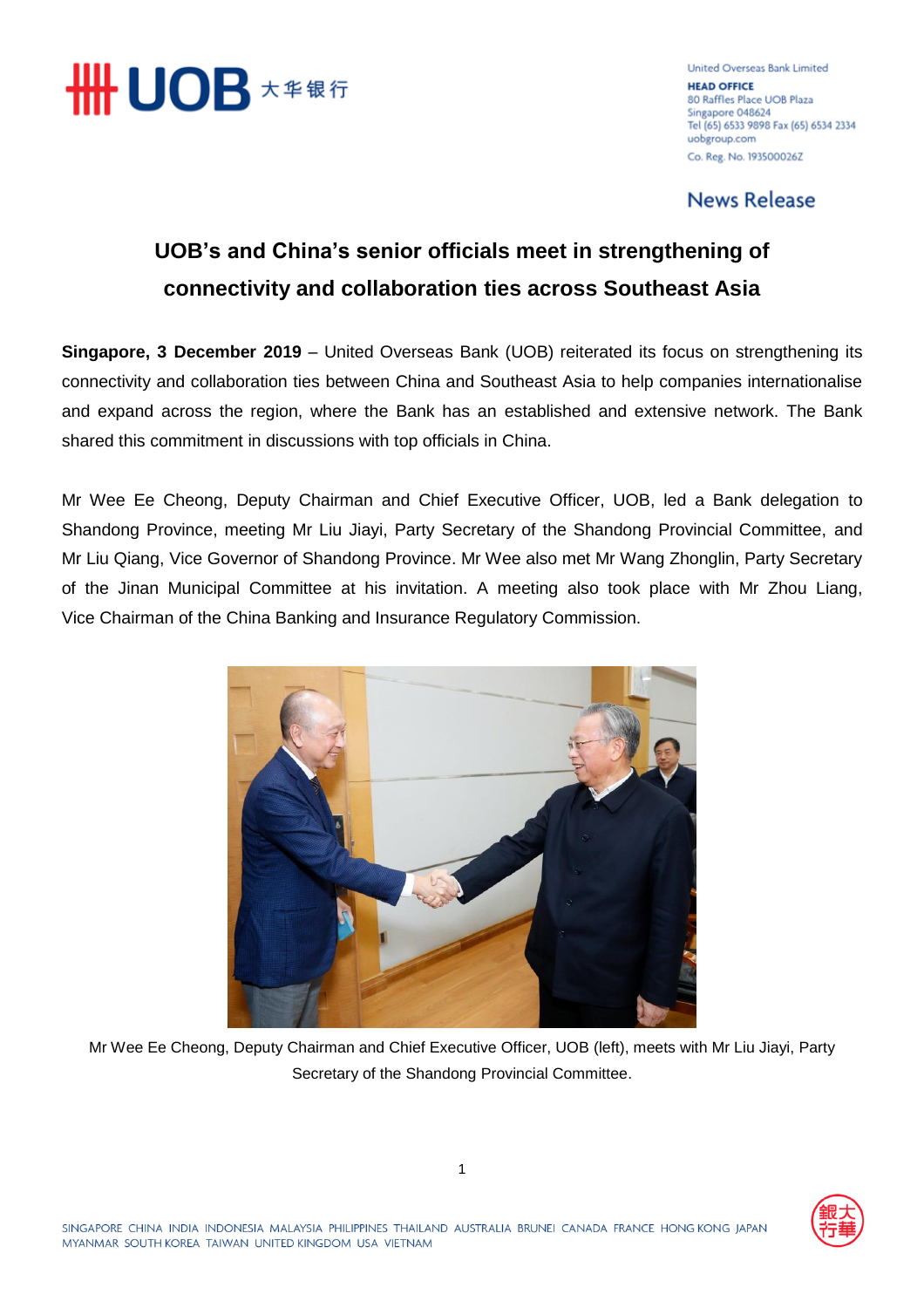

The meetings last week were held on the back of the deepening bilateral relations between Singapore and Shandong Province and their joint commitment to help more companies in the province use Singapore as a launchpad for their overseas expansion to Southeast Asia<sup>1</sup>. Since 2017, UOB has been working with partners such as Qingjian Group Co., Ltd<sup>2</sup> and Shanghai Qilu Industrial (Group) Co., Ltd<sup>3</sup> to support Shandong-based businesses in their regional expansion.

At the meetings, Mr Wee said UOB is stepping up its strategic collaborations to help businesses benefit from Shandong's economic progress and financial liberalisation. This is part of the Bank's ongoing focus on providing regional connectivity and building ecosystem partnerships to enable its customers to seize the business and investment opportunities opening up across the region. In doing so, it will continue to deepen its expertise to meet the changing needs of its customers.

"The demands and preferences of our customers develop in tandem with the increasing cross-border cooperation between China and ASEAN. Against this backdrop, our emphases on providing businesses with seamless connectivity to opportunities across the region and helping them benefit from the ecosystem partnerships we have created are even more relevant now and into the foreseeable future. In upholding our long-term commitment to China, our sharpened focus on these priorities will enable us to stay ahead in anticipating our customers' needs and aspirations and keeping their interests in mind," Mr Wee said.

UOB's roots in China trace back to 1984 with the set-up of a representative office in Beijing. Over the last 35 years, the Bank has been offering its unique combination of regional scale and local market capabilities in China and ASEAN to help customers seize business and investment opportunities within and outside the country.

<sup>&</sup>lt;sup>3</sup> Shanghai Qilu is a conglomerate focusing on investment promotion, logistics and real estate in Shanghai Pudong and Shandong. UOB and Shanghai Qilu are working together to help Shandong's leading companies in the logistics, construction, infrastructure and industrial sectors expand into ASEAN, and to promote bilateral cooperation between Singapore and Shandong.



 $\overline{a}$ 

<sup>&</sup>lt;sup>1</sup> Mr Chee Hong Tat, Senior Minister of State for Trade and Industry and Education, said at the 21<sup>st</sup> Singapore-Shandong Business Council meeting that Singapore is looking to partner Shandong companies as they look to expand into Southeast Asia, using the nation-state as a regional hub. Source: "More trade and connectivity opportunities for Singapore companies in Shandong province", Enterprise Singapore, 31 October 2019.

<sup>&</sup>lt;sup>2</sup> Qingjian Group is the largest construction conglomerate in Shandong. As its preferred banking partner in ASEAN, UOB provides Qingjian Group with financial solutions such as project financing and capital markets advisory services and also works with Qingjian Group to help other Shandong-based companies expand into ASEAN.